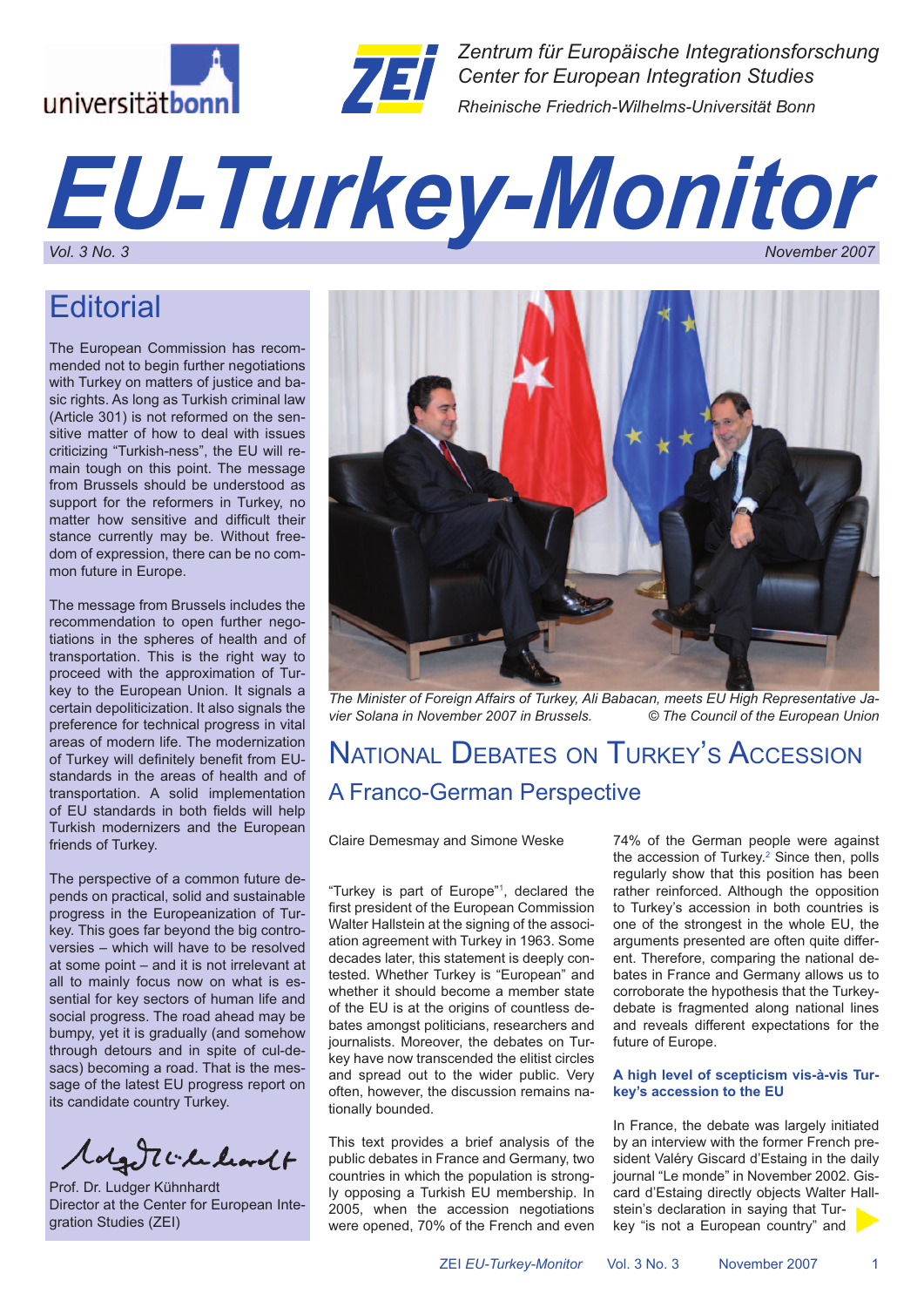

that Turkey's accession would mean the end of the European Union.<sup>3</sup>

Since then, many politicians, researchers and journalists joined in by publicly expressing their opposition to Turkey's EU membership. When the then French president Jacques Chirac supported the opening of EU accession negotiations with Turkey in 2004, he acted not only against French public opinion, but also against the official line of his own political party UMP (*Union pour un mouvement populaire*).4 In contrast to his predecessor, the newly elected French president Nicolas Sarkozy bluntly rejects a Turkish membership in the EU and looks for alternatives to it. This is the way we have also to understand his proposal to establish a Mediterranean Union in which Turkey would play a central role and work together with EU-countries like Spain, Italy or France.

François Bayrou, current leader of the centrist and pro-European party MoDem (*Mouvement démocrate*), is also against Turkish EU membership. The socialist party PS (*Parti Socialiste*) is rather divided on this issue. François Hollande, secretary general of the PS, expressed conditional support to Turkey's accession to the EU. Other prominent members of the PS, such as the former foreign minister Hubert Védrine, have argued in favour of alternatives to full membership. The positions of the extremist parties are much clearer: Whereas the rightist extremist parties are without exception against Turkey's accession to the EU, the Communist, the Trotskyist and the Green Party are in favour of it.

Like Chirac, then German chancellor Gerhard Schröder actively supported the opening of EU accession negotiations with Turkey. And like Chirac, Schröder acted not in line with German public opinion. However, the German chancellor could count on a greater support within his government than his French counterpart. The governing coalition between the social-democratic SPD (*Sozialdemokratische Partei Deutschlands*) and the Green Party were in favour of Turkish EU membership. The conservative CDU/CSU (*Christlich Demokratische Union/Christlich Soziale Union*), by contrast, was promoting the concept of a "privileged partnership" instead of full membership. Given the current coalition between SPD and CDU/CSU, German policy concerning the accession of Turkey is today rather vague: the government does not pledge to stop the negotiations between the EU and Turkey, but underlines the openness of the accession process. The position of the leftist party PDS/Die Linke is likewise ambivalent: on the one hand, the party expresses conditional support for Turkey's EU membership; on the other hand, party leader Oskar Lafontaine resolutely rejects it. The liberal-democratic party FDP (*Freie Demokratische Partei*) rests ambiguous

on the issue as well and insists on the fact that the negotiations with Turkey are openended.

In Germany as well as in France, public opinion appears to be "crystallized"<sup>5</sup> on the question of Turkey. While the first Eurobarometer polls revealed a high level of "don't know" answers, today most of the interviewees position themselves on the "pro" or "contra" side. It is however clearly the "contra" side which benefits most from this change. Furthermore, the approval or rejection of Turkey's accession to the EU is "multidimensional". Several factors come into consideration for each position, so that the groups of adversaries as well as of proponents are far from being homogenous.

### **A nationally fragmented debate**

The argument that Turkey is geographically not "European" can be found on both sides of the Rhine. During the 2007 election campaign, for example, this was the main argument used by Nicolas Sarkozy in order to justify his rejection of the accession of Turkey to the EU. Furthermore, the human rights situation in Turkey is an often-cited argument: in both countries, the lack of respect for human rights is the main reason for popular rejection. But whereas the geographic argument is by definition unalterable, the human rights argument leaves the door principally open for Turkey's EU membership in case of improvement. However, geopolitical arguments are also used by proponents of the accession of Turkey to the EU: according to many of them, in France as well as in Germany, the integration of Turkey would not only strengthen the EU's role in the Mediterranean and in the Caucasus region, but also contribute to forge a veritable European security policy.

Behind this apparent consensus, there are numerous differences between the French and the German debates – even if the positions appear sometimes to be the same. For example, in both countries, opponents to Turkish EU membership argue that the country is still far behind the European level of economic – as well as political and cultural – development. They share indeed the view that the integration of Turkey would thus lead to a financial overload for the EU, but in different ways. In Germany, the largest contributor to the European budget, many people are afraid of the financial cost of an enlargement to a big and comparatively poor country like Turkey. On the contrary, French people are rather alarmed by the social consequences of Turkey's accession, especially by the relocation of the production and an increase of unemployment.

Another apprehension is about the future of the European project. In France, critics of Turkish membership argue that the country's accession would dilute the French vision of a "Europe puissance"6 (Europe power). In their opinion, Turkey's accession would hinder the political integration process and degrade the EU to a mere free trade area. As the French are traditionally sceptical of the American superpower, it does not help much that the United States strongly advocates Turkey's EU membership. This is perceived as a strategy by the United States to weaken the EU on the world scene. Furthermore, it is argued that the sheer size of Turkey would disturb the EU's institutional structure and its internal power balances. These arguments are most notably used by members of the established political parties, like PS, UDF and UMP: in most cases, they are *against* the accession of Turkey because they are *for* a strong and politically integrated Europe.

In Germany, it is mainly the CDU/CSU that justifies its opposition to Turkey's accession by its pro-European attitude. The idea that the United States would advocate the Turkish accession in order to weaken the EU, by contrast, is in Germany far less common than in France. This is mainly to be explained by the traditional US-friendly attitude of a wide range of policy makers in Germany.

Moreover, cultural arguments in France and Germany can have different forms, too. French rightist extremist parties, which see the European integration as a danger to the French nation and are traditionally against it, justify their opposition to Turkey's accession to the EU with cultural arguments. In this context, Turkey is considered as an Islamic "Trojan horse" which is about to enter and endanger the European Union.<sup>7</sup> The fact that France is the country with the biggest Islamic community within the EU and that the French tend to feel threatened by this situation contribute certainly to such an attitude.<sup>8</sup> By contrast, the idea of Europe as a "Christian Club" is not common in France. In Germany, it is mainly the CDU's Bavarian sister party CSU that uses cultural arguments. They, however, stress explicitly the Christian heritage of the EU and consider it incompatible with an accession of Turkey with its mainly Muslim population.

As the principle of "laïcité", which dictates a strict separation of politics and religion, plays an important role in French political culture, neither an Islamic nor an explicit Christian Europe is wanted. Whereas ten European countries advocated the inclusion of God and Christianity in the European Constitution, France was strongly against this suggestion. In this regard, many French people consider the Turkish "laïcité" as a reassuring principle. In particular leftist parties – in France and occasionally in Germany – evoke it in order to justify their support for Turkish EU membership. In addition, proponents of the accession of Turkey to the EU fear that a rejection of Turkey could boost Islamic forces within Turkey and hinder the modernisation

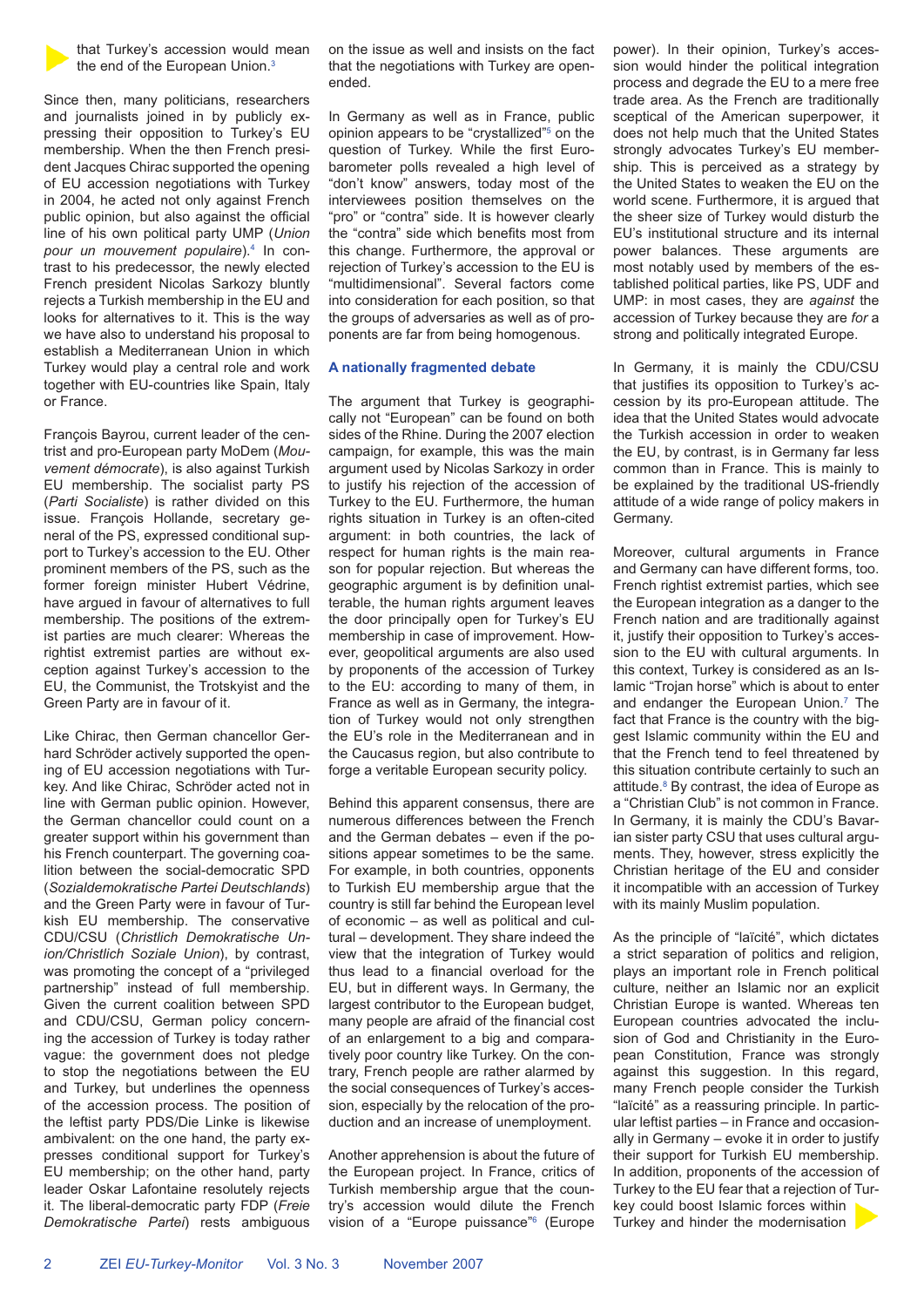

### process of the country.

The biggest difference between the two countries is doubtlessly constituted by the importance of the "Armenian question". In France, even proponents of Turkey's accession think that Turkey should recognise the 1915 "Armenian genocide" before entering the EU. This concern is to be explained by the historical background of Franco-Armenian relations, but also by the pragmatic interest of winning the votes of the large Armenian diaspora in France. Almost 500,000 Armenians live in France,<sup>9</sup> more than in any other European country. Community leaders have even pledged to pressure French President Jacques Chirac on the "Armenian genocide" issue during Turkish accession negotiations.

In Germany, where immigration structures are different, the Armenian issue has only been "discovered" quite recently and does not play an important role in the public debate. By contrast, the large number of German citizens with Turkish origins partly explains the advocacy of the Turkish EU-

CURRENT NEGOTIATING STATUS

#### *No. Title of Chapter*

| Free movement of goods<br>1                                              |                          |
|--------------------------------------------------------------------------|--------------------------|
| $\overline{2}$<br>Freedom of movement for workers                        |                          |
| 3<br>Right of establishment and freedom to provide services              |                          |
| 4<br>Free movement of capital                                            |                          |
| 5<br>Public procurement                                                  |                          |
| 6<br>Company law                                                         |                          |
| 7<br>Intellectual property law                                           |                          |
| 8<br>Competition policy                                                  |                          |
| 9<br><b>Financial services</b>                                           |                          |
| 10<br>Information society and media                                      |                          |
| 11<br>Agriculture and rural development                                  |                          |
| 12<br>Food safety, veterinary and phytosanitary policy                   |                          |
| 13<br><b>Fisheries</b>                                                   |                          |
| 14<br><b>Transport policy</b>                                            |                          |
| 15<br>Energy                                                             |                          |
| 16<br>Taxation                                                           |                          |
| 17<br>Economic and monetary policy                                       |                          |
| 18<br><b>Statistics</b>                                                  |                          |
| 19<br>Social policy and employment                                       |                          |
| 20<br>Enterprise and industrial policy                                   |                          |
| 21<br>Trans-European networks                                            |                          |
| 22<br>Regional policy and coordination of structural instruments         |                          |
| 23<br>Judiciary and fundamental rights                                   |                          |
| 24<br>Justice, freedom and security                                      |                          |
| 25<br>Science and research                                               |                          |
| 26<br><b>Education and culture</b>                                       |                          |
| 27<br>Environment                                                        |                          |
| 28<br>Consumer and health protection                                     |                          |
| 29<br>Customs union                                                      |                          |
| 30<br><b>External relations</b>                                          |                          |
| 31<br>Foreign, security and defence policy<br>32                         |                          |
| <b>Financial control</b>                                                 |                          |
| 33<br>Financial and budgetary provisions<br>34<br>Institutions           |                          |
|                                                                          |                          |
| 35<br>Other issues                                                       |                          |
| not yet opened<br>$\left(\bigcirc\right)$ suspended<br>Legend:<br>opened |                          |
| provisionally closed                                                     | Data as of November 2007 |

also in Germany, politicians cannot simply ignore the voice of the people as they will be held responsible for their actions at election time. This does not simply imply, however, that politicians should blindly follow public opinion. It rather means that they should carefully listen and explain their points of view without stoking fears or animosity. About such a passionate issue like Turkey's accession to the EU, the challenge is to establish a balanced dialogue: not only at a vertical level between the citizens and the political elite, but also at a horizontal level between Europeans.

- 1. Cited in Redmond, John (1993): *The Next Mediterranean Enlargement of the European Community. Turkey, Cyprus, and Malta?* Aldershot: Dartmouth, p. 23.
- 2. Standard Eurobarometer 63
- 3. Le Monde, 9 November 2002.
- 4. Press Conference of the then UMP leader Alain Juppé, 7 April 2004.
- 5. Bruno Cautrès, conference at Ifri about the German, French and Turkish debate on Turkey's accession to the EU, 26 March 2007.
- 6. See Georges-Henri Soutou: La France du général de Gaulle, la Turquie et l'Europe. In: Commentaire, n°104, 2003-2004.
- 7. Alexandre del Valle (2004): *La Turquie en Europe. Un Cheval de Troie islamiste?* Paris: Editions des Syrtes.
- 8. See Claire Demesmay, Eddy Fougier (2005): Die französische Malaise im Spiegel der Türkei-Debatte. In Angelos Giannakopoulos, Konstadinos Maras (eds.). *Die Türkei-Debatte in Europa. Ein Vergleich.* Wiesbaden: VS Verlag für Sozialwissenschaften, p. 49-62.
- 9. Estimation of the French foreign ministry: < http://www.diplomatie.gouv.fr/fr/pays-zonesgeo\_833/armenie\_456/france-armenie\_1020/ relations-politiques\_4410/index.html > [13 November 2007].
- 10. Rainer Hermann, conference at Ifri about the German, French and Turkish debate on Turkey's accession to the EU, 26 March 2007.

*Dr. Claire Demesmay is Research Fellow at the French Institute for International Relations (Ifri) in Paris; Simone Weske is Research Fellow at the Center for Applied Policy Research (C•A•P) in Munich.*

The European Commission's Progress Report on Turkey, published on 6 November, is avalable from the Commission website at: http://ec.europa.eu/enlargement/key\_ documents/reports\_nov\_2007\_en.htm. The site also offers the central enlargment document "Enlargment Strategy and Main Challenges 2007-2008".

The Council of the European Union offers documents on the Intergovernmental Conference 2007, including the latest updates on the Reform Treaty to be signed in December: http://www.consi lium.europa.eu/cms3\_fo/showPage. asp?id=1297&lang=en&mode=g.

membership by the former SPD/Green Party government. Here again, electoral motivations were working. The weight of the German-Turkish community explains also that the Berliner district "Kreuzberg" with its high numbers of Turkish immigrants has become a point of reference for many Germans in framing their image of Turkey and impact the actual German scepticism

As demonstrated, the debate on Turkey's accession to the EU is fragmented along national lines. And it is fragmented even further: In many EU countries, there is a deep gap between the rhetoric and action of the political elite on the one hand and the opinion of the mass public on the other. It is not only European governments that will have to be convinced to make Turkish accession possible. Turkey will not be able to join the EU without the consent of the people. This is evident in France: a 2005 amendment to the French constitution links any further EU enlargement to a popular referendum. But

vis-à-vis Turkey.<sup>10</sup>

**Concluding remarks**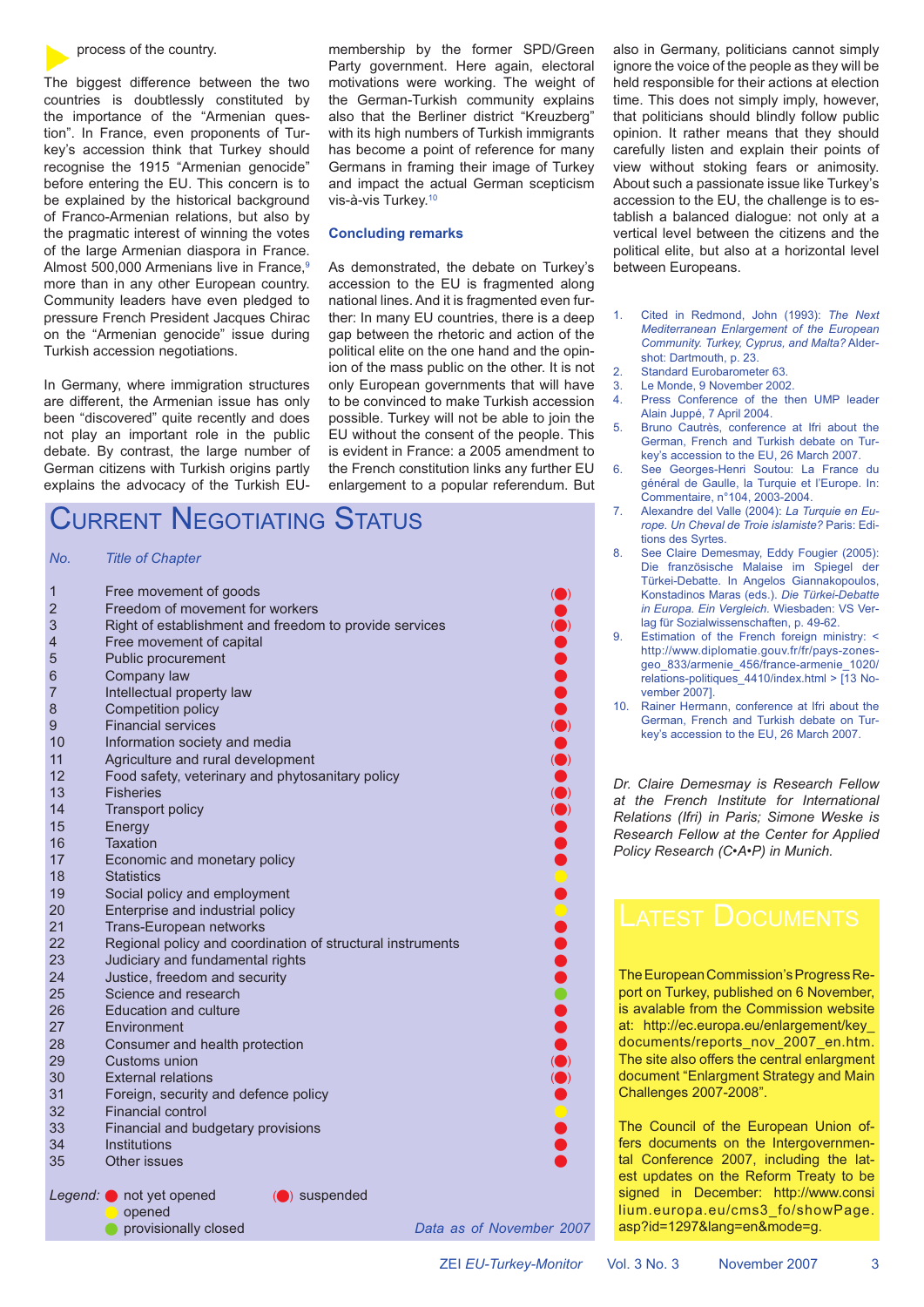### EURO-TURKS' PERSPECTIVES ON THE EUROPEAN UNION

### German-Turks and French-Turks

Ayhan Kaya

The aim of this article is to portray the perspectives of the so-called "Euro-Turks" on the EU and on Europeanness. The data referred to was gathered in a qualitative and quantitative research gathered in Germany and France.<sup>1</sup> The premise of the article is that Euro-Turks' perspectives foster the progressive ideal of a political Europe embracing diversity. Displaying identity formations of Euro-Turks, this work shall also reveal their perspectives on Turkey's orientation towards the EU.

Asking about the general meaning of the EU, Euro-Turks strongly underline economic aspects: Around 48% of German-Turks and 64% of French-Turks regard the EU as an economic integration project. This view is in line with the general perceptions of Germans and French: In the Eurobarometer 2003 that was conducted in parallel with the data presented here, Germans and French also indicated economic and financial aspects as the main factor giving meaning to the EU. However, there are also considerable numbers of Euro-Turks that focus less on these economic aspects but rather on cultural aspects. Accordingly, 21% of German-Turks and 11% of French-Turks also regard the EU as a Christian club.

Euro-Turks are positive about the European Union. Approximately 32% of German-Turks and 54% of French-Turks are in favour of the EU. Around 28 % of German-Turks and 17% of French-Turks are against it, while 29% of German-Turks and 23% of French-Turks have mixed feelings about it. Those German-Turks who are negative about the EU are likely to think that the EU has gained a lot from Germany's prosperity, in other words from their prosperity. On the other hand, those French-Turks who are positive about the EU are likely to think that the EU has given them more prosperity. This observation is also confirmed by the fact that only 6% of German-Turks are supportive of the Euro, while 25% of French-Turks support it. Here, the results of the Eurobarometer 2003 also comply with our results on the Euro-Turks. Both communities have a rather positive image of the European Union. However, French-Turks (17%) are less negative about the EU than the French (21%), and German-Turks (28%) are more negative than the Germans (16%).

Asked about Turkey's membership prospects, Euro-Turks are in favour of Turkey entering into the Union. However, this tendency is more evident in France (57%) than in Germany (31%). Crosstabulations indicate that their reluctance in this regard originates from socio-economic problems

prevailing over the two countries. On the other hand, the Union's impact on Turkey is generally considered less problematic by Euro-Turks than in Turkey. Confronted with the assumption that full membership of Turkey may divide Turkey, 54% of Euro-Turks clearly disagree, while only 28% of Turks do likewise.

If it comes to Euro-Turks own impact on their respective "hostland", a great proportion of Euro-Turks believe that they primarily provide a substantial labour force, followed by contributions to cultural richness, the creation of job opportunities, and familial and moral values. What is remarkably different between German-Turks and French-Turks is that German-Turks place more emphasis on symbolic contributions like culture (53%) and moral (32%), whereas French-Turks give priority to material contributions like labour force (73%) and job opportunities (42%). With 4-5% the percentage of those who believe that Turks make no positive contribution is relatively low.

In sum, Euro-Turks believe their positive influence is greater than their negative influence. Approximately 32% of French-Turks and 25% of German-Turks believe that Turks have no negative impact on the host societies at all. However, 36% of German-Turks share the conviction that Turks do not obey rules, and 25 % believe that Turks misuse the social security system. In addition, 24% of German-Turks view Turks as being inclined to be lazy. On the other hand, the lack of ability to adapt to local values (33%) and the tendency to construct ethnic enclaves (33%) are the issues raised most by French-Turks in highlighting negative impacts of Turks. The ways in which different issues have been phrased by both German-Turks and French-Turks are also subject to the separate incorporation regi

mes applied by Germany and France vis-àvis the migrants. The issue of constructing ethnic enclaves and communities raised by the French-Turks seems to be strongly linked to the Republican state tradition's sensitivity on homogeneity and differenceblindness. However, in contemporary Germany, the liberal democratic regime's recognition of differences means that ethnic and cultural enclaves are not problematized to the extent they are in France.

Answers to questions with a comparative EU-Turkey perspective reveal that Euro-Turks have developed a unique democratic political culture, emphasising human rights, democracy, participation, rule of law, equality and trust. The difference to the picture in Turkey is that they have generated a rightsspecific rather than a duty-specific political culture. In general terms this also implies that Germany and France are considered more democratic than Turkey. Whereas Euro-Turks positively identify deep-rooted democratic institutions and a high level of democracy in Germany and France, Turkey mainly comes to the fore positively when interviewees were asked questions about mutual tolerance, and moral values. In this as well as the above mentioned respects, Euro-Turks can evidently serve as a bridge because they incorporate important traits of the EU and of Turkey.

1. The field research was conducted by Ayhan Kaya and Ferhat Kentel between September 2003 and March 2004. A comprehensive analysis of the results is provided in A. Kaya and F. Kentel (2005) Euro-Turks: A Bridge, or a Breach, between Turkey and the EU. Brussels: CEPS. A similar research has recently been conducted with the Belgian-Turks; and the outcomes of this research will soon be published by the King Baudouin Foundation in Brussels.

*Assoc. Prof. Ayhan Kaya, Director of European Institute, Istanbul Bilgi University.*

*Figure 1: What does the European Union mean to you?*



*Figure 2: To what extent are you either positive or negative about the EU?*

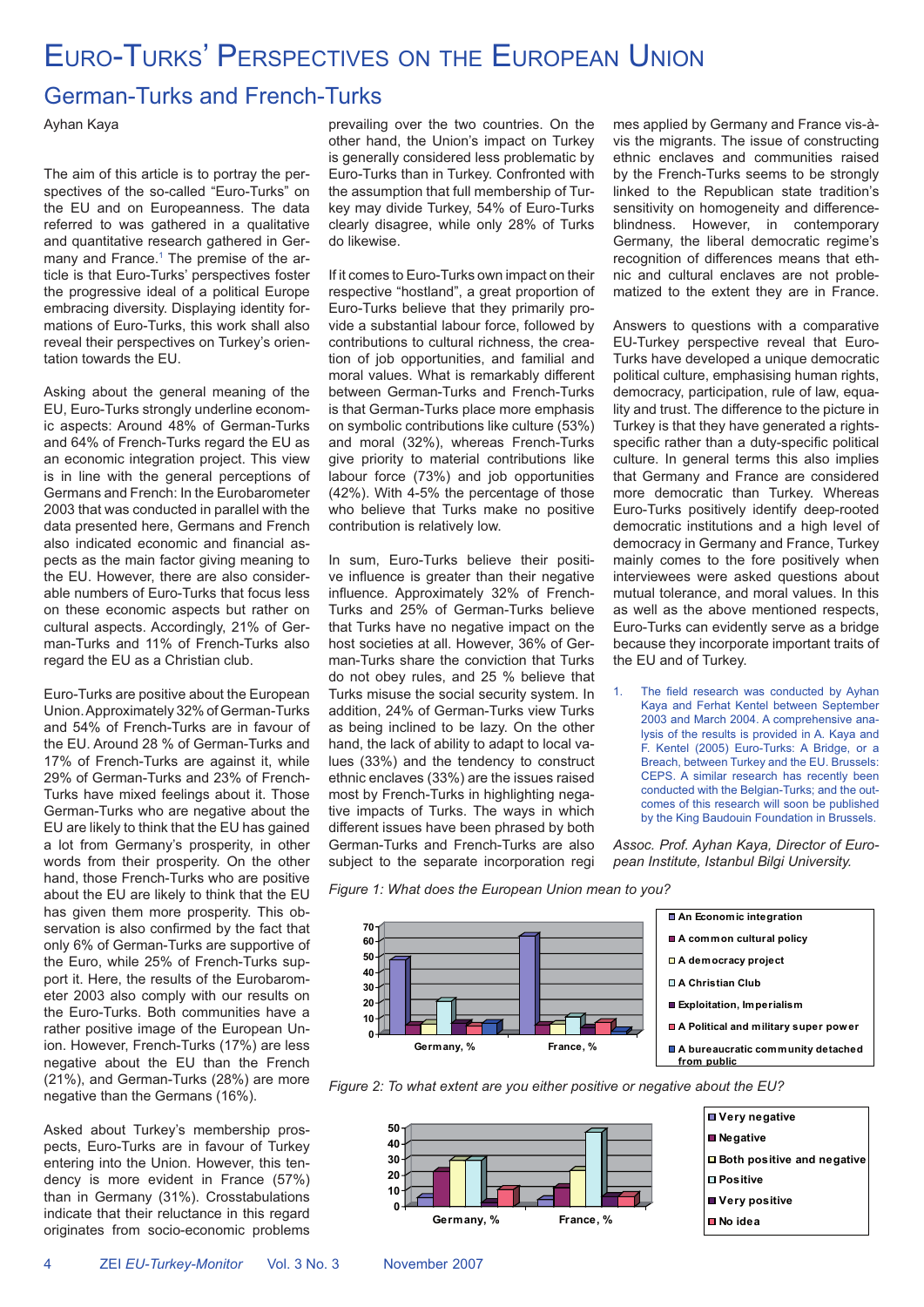## NEW WAYS OF PARTICIPATORY POLICY IN GERMANY

#### Kenan Kolat

Over 15 million people living in Germany have a migration background. For all actual or fabricated difficulties, people with different origins are living peacefully together. As a leading industrial nation, the Federal Republic of Germany should strengthen its intercultural competences and benefit from the potentials and resources which are emerging from a society of immigration. This demands a new orientation. It is time to change from a "policy on foreigners" to a "policy on equality".

Integration is the duty of the entire society to which there is no responsible alternative. Integration I personally understand as the coexistence of people with different national, cultural and religious origins in the spirit of mutual acceptance, respect and tolerance and on the basis of our constitution. Equality before the law and equal opportunities in political and societal decision-making processes as well as in education and labour are basic requirements to achieve this: in short, Integration means "participation".

The Federal Republic of Germany is often perceived as an ethnically homogenous state. This perception does not only disregard the historical processes on German terrain but also largely ignores substantial immigration after 1945. In addition, in terms of a national culture such a perception is forcing heterogeneous groups living on the national territory to become ethnic minorities.

Before elaborating some points in more detail, I turn to a definition which is approaching the reality in Germany and the processes inside and outside of Europe: the Federal Republic of Germany is *de facto an ethnic-pluralistic (polyethnic) civil society*. It

### CHRONOLOGY

compiled by Volkan Altintas

**2007 1 July:** Portugal takes over the Presidency of the Council of the European Union. In its presidency programme, Portugal stresses the importance of fulfilling existing commitments on enlargement and its commitment towards the Mediterranean.

**2007 22 July:** At early parliamentary elections, the governing AK Party of Prime Minsiter Recep Tayyip Erdogan wins 47% of votes and a sound majority of seats in the Grand National Assembly of Turkey?

**2007 23 July:** The Intergovernmental Conference to negotiate an EU Reform Treaty is opened in Brussels. It is supposed to replace the failed European Constitution.

is a polyethnic state that has integrated the protection of minorities into its constitutional system in way that this does no longer appear as protection of minorities.

A policy of equality in Germany should be established on the following principles:

- 1. It has to perceive members of minorities (ethnical or cultural) as chance and potential, not as a threat
- 2. It has to be humane
- 3. It has to be transparent for everyone
- 4. It should not conceal problems but openly address them
- 5. It has to be linked to reality

This policy has to be implemented on the basis of transculturality. Transculturality is a deliberate policy and the antithesis of assimilation.

The goals of transcultural policy can be:

- 1. Everyone in Germany shall have the sense of common ownership and shall share the responsibility to foster our societal interests
- 2. Everyone in Germany shall enjoy the basic right to be judged on the basis of ethnic origin, religion or culture
- 3. Everyone in Germany shall have equal living chances and fair access to the resources administered by the state on behalf of the community
- 4. Everyone in Germany shall have the opportunity to participate in all decision-making processes by which they are affected
- 5. Everyone in Germany shall be able to develop and apply their potential for Germany´s economic and social progress
- 6. Everyone in Germany shall have the opportunity to acquire and deepen good language skills in German as well as in other languages and to develop a cultural understanding

**2007 28 August:** Turkish Foreign Minister Abdullah Gül is elected to be the 11th president of the Turkish Republic. In the third round of voting her received 339 votes in parliament.

**2007 29 August:** Turkish President Abdullah Gül approves Prime Minister Erdogan's new cabinet.

**2007 3 October:** Turkish President Abdullah Gül addresses the Council of Europe Parliamentary Assembly (PACE).

**2007 12 October:** With PKK actions in the South East of Turkey rising to a new level, the EU Presidency condemns the violent actions carried out by the PKK.

**2007 18-19 October:** During an informal meeting of the European Council the heads of state and government of the EU approve the final text of the Reform Treaty drawn up by the Inter-

- 7. Everyone in Germany shall be able to develop their cultural heritage and to share it with others
- 8. Everyone in Germany shall accept the cultural diversity of the German society, reflect it and internalise it

Part of such a transcultural policy is the approach called "*Migration Mainstreaming*". The goal of this approach is to incorporate the perspectives of migrants into all decision-making processes. Migration Mainstreaming is directed toward a tolerant, social, fair and innovative society that perceives immigration as challenge and enrichment, as potential for social development.

The German Integration Summit which took place on 14 July 2006 raised hope because for the first time migrants and the federal government came together on an equal basis and started to talk to each other, not about each other.

I understand this summit as a historical day for Germany after its reunification, not just because the meeting took place but because the federal government unmistakably, even though not directly, distanced itself from the illusion that Germany is not a country of immigration.

However four Turkish organisations did not participate in the succeeding summits in order to protest against the adoption of a more restricted immigration law. Hence, an important chance was lost to continue the newly started cooperation trustfully, It remains to be seen if the Federal Republic will and can be able to regain trust of migrants.

*Kenan Kolat is President of the Turkish Community in Germany.*

#### governmental Conference.

**2007 21 October:** A referendum on several constitutional amendments is held in Turkey. The package passed foresees that general elections are to be held every four years, that the president is elected by popular vote for a reduced five year term but that the president can be re-elected for a second term.

**2007 6 November:** The EU releases a new Progress Report on Turkey. The report acknowledges the latest political developments in Turkey but also calls for more and faster reforms in Turkey – just like in 2006.

Sources: consilium.europa.eu, www.abhaber. com , www.todayszaman.com, www.worldbulle tin.net, www.guardian.co.uk, http://www.eurac tiv.com

*Volkan Altintas is Junior Fellow at ZEI.*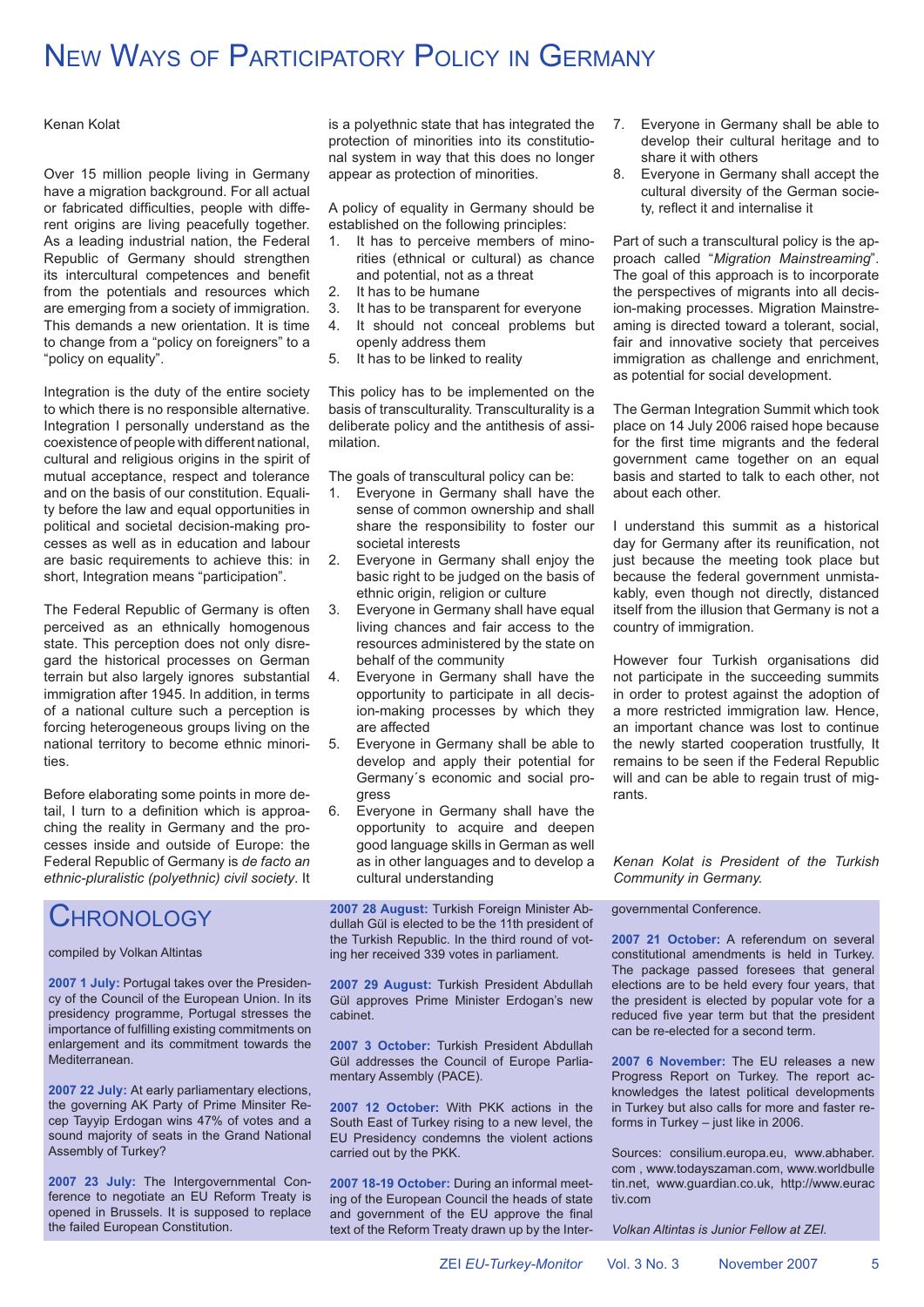### THE COMMUNITY OF TURKISH ORIGIN IN GERMANY

#### Kerim Arpad

As a result of the decrease in population and declining number of migrants from the east after the construction of the Berlin Wall, post-war Germany was in urgent need of workers for its booming industry. As there were more open jobs than unemployed people, the German government reacted by calling workers from the south of Europe beginning in 1955. After the first group of workers had come from Italy, Spain and Greece, in 1961, Germany concluded an agreement with Turkey. The Turkish government promoted the export of surplus labour with the hope that sending workers abroad from less developed parts of the country would bring remittances and returning workers with skills needed for modernization. At that point in time, neither the Germans nor the Turkish workers ever thought that the "guest workers" would stay longer than two years, as it was stated in the recruitment agreements. This partially explains why at that time no steps were taken to integrate the immigrants. Reasons why so many Turkish people stayed in Germany were on the one hand that the German industry did not want to lose skilled workers and employ new ones who would have to be trained. On the other hand, the families of Turkish workers who either came to Germany in the course of family unification or children who were born in Germany started to go to school and parents did not want to interrupt their education.

Indeed, there were also Turkish people who went back to Turkey during economic weak times. For instance, due to the recession in 1966, those who had lost their jobs went back to Turkey, but in many cases they came back to Germany when the economic situation had improved. In 1973, Germany stopped the recruitment of foreign workers. During the economic slump of 1974/75 and 1981-1984, Turkish workers preferred to stay in Germany, due to fear of not being allowed to come back to Germany. From 1974 on, Turkish workers made increasing use of family unification as a right to continue their stay in Germany according to the European Convention on Human Rights.

Today, people of Turkish origin present the largest foreign population in Germany and they live mainly in areas with high industrialization (e.g. Berlin, Cologne, Duisburg, Munich and Stuttgart) because this is where the first generation found their jobs. Only 25% of them came to Germany as workers, while 53% immigrated as family members and 17% of the adult Turks were born in Germany. 2.4 million people of Turkish origin currently live in Germany, approximately 1.9 million of which have Turkish citizenship. About 500,000 people received German citizenship in order to attain legal security and to participate in the political decision-making processes. Since dual citizenship is still forbidden for adults according to German law, the quota of applications remains very low.

All in all, the socio-economic situation of the Turkish community is quite ambivalent. There is high unemployment among today's Turks (about 25%) because many of their jobs, mainly in heavy industry, were abolished. But there are also a rising number of mainly young Turks that are self-employed. One of the biggest problems of the Turkish population in Germany is the language problem, in particular of school children. They often only learn Turkish at home, because their parents could not speak German fluently themselves, and only rarely attend kindergarten. As a consequence, average education remains on a low level. Unfortunately, many parents prefer their children to finish school as early as possible in order to pursue unskilled work rather than learn a profession or study. However, an increasing number of parents want higher education for their children. If we consider that the first generation of Turkish immigrants mainly came from a working class background and that this background has a strong influence on education, the number of children who go to university is quite substantial: Currently, more than 30,000 Turkish students are attending German universities. The majority select subjects like economics, engineering, law and social studies.

In addition, integration is also taking place in German politics. Currently, there are four second generation "German-Turks" in the German Bundestag as well as several "German-Turks" holding seats in local Parliaments. Just like TV stars, film producers, football players or authors, these people

Andreas Marchetti/Martin Zimmek (eds.): Annäherungen an Europa. Beiträge zur deutschen EU-Ratspräsidentschaft 2007, ZEI Discussion Paper, C 175/2007.

Ariane Kösler/Martin Zimmek (eds.): Global Voices on Regional Integration, ZEI Discussion Paper, C 176/2007.

Dominic Heinz: A Review of EU-Russian Relations. Added Value or Structurally Deficient?, ZEI Discussion Paper, C 177/2007

Peter Hughes: NATO and the EU: Managing the Frozen Conflict. Test Case Afghanistan, ZEI Discussion Paper, C 178/2007.

 play a very important role in the integration process because they are the living examples of positive progress among the second generation and help to change the stereotypical view many Germans have of Turks as well as of migrants in general (i.e. appearance, overvaluation of religion, patriarchal role patterns in families).

There are many Turkish political, religious, cultural, sport and other organizations. Their role in German integration policy and for the German-Turkish relationship increased in the last years. Mostly founded by the "guest workers" generation to satisfy their own needs, they are nowadays demanded for by politicians and local administrations to create a target-based integration policy. On the local level migrant organizations take part in school projects for family education, vocational trainings, cultural events and in intercultural training i.e. for police officers. In July 2006, Chancellor Angela Merkel even called together various migrant organizations for the first integration summit.

However, even 46 years after the emigration of the first Turkish guest workers to Germany, there are still big challenges concerning the integration of the Turkish community: Education possibilities still need to be enhanced, integration into the labour market to be improved, and stereotypes to be overcome. Briefly said, the integration process has just begun and there is still a long way to go.

*Kerim Arpad is President of the European Assembly of Turkish Academics Baden-Württemberg.*

The Cologne-based Griechisch-Türkische Freundschaft e.V. held its 8th symposium in September. ZEI Research Fellow Andreas Marchetti participated as discussant together with Lale Akgün (Member of the Bundestag) and Jorgo Chatzimarkakis (MEP).

In November, ZEI Research Fellow Andreas Marchetti commented on the Commission's progress report in the live telecast Bakis Acisi at Kanal Avrupa.

On invitation of ZEI and the Deutsch-Türkische Gesellschaft Bonn, Dr. Heinz Kramer, Stiftung Wissenschaft und Politik (Berlin), visited ZEI on 22 November. Based on his research on Turkey's latest domestic developments, Dr. Kramer lectured on "Ohne Atatürk nach Europa? Die Türkei auf dem Weg in die nach-kemalistische Republik".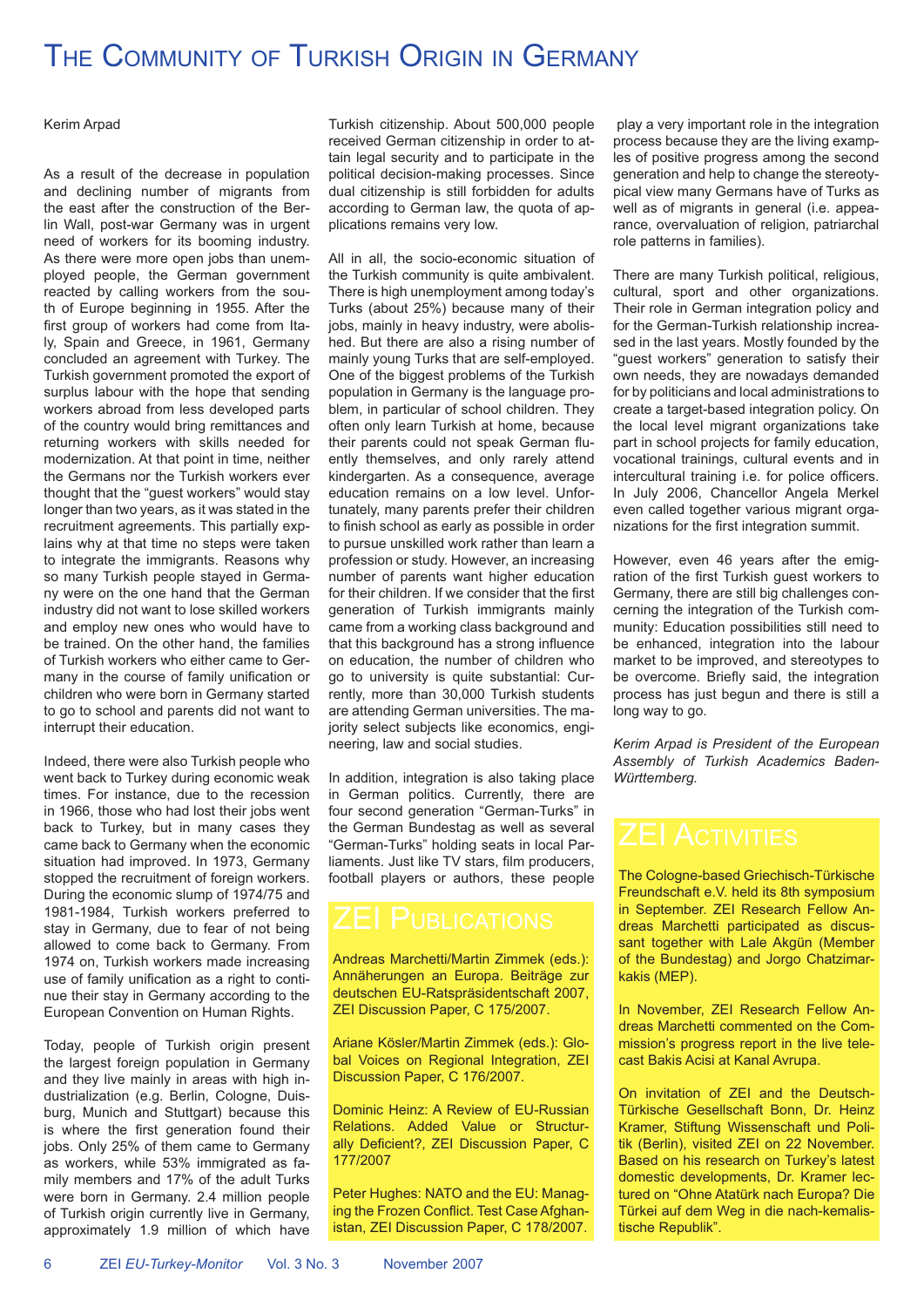# FROM TREATY REFORM TO REFORM TREATY The Lisbon Treaty as Tardy Innovation of the European Union

Andreas Marchetti and Martin Zimmek

The European Union is often depicted as being too sedate and static. However, despite all shortcomings, the Union is nonetheless constantly developing and re-defining its own structures. This evolutionary process is permanently reflected in its policies and most apparent in the subsequent reforms of its founding treaties as legal basis for its setup and actions alike. However, from a integrationist point of view, the last reforms that had lead to the Treaties of Amsterdam and Nice had not lived up to expectations. To the contrary, they had left the EU with some *leftovers* of very central nature, because member states had failed to readjust the voting-powers in the Council and to agree on the scope of qualified majority voting (QMV) and on a workable size of the Commission. Hence, already in 2001, the Laeken European Council had decided to open the way for another round of treaty reform. It tasked a Convention with the preparation of a new treaty. The Convention soon became a genuine constitutional endeavour that represented one of the most open and transparent processes ever to elaborate a central EU document. Chaired by Valéry Giscard d'Estaing, the Convention worked out a draft Constitution for Europe that was presented in July 2003. Up to this point, the process had been hailed as being efficient and transparent, which cannot be said of the compulsory Intergovernmental Conference (IGC) that followed, succeeding only in a second attempt to agree on a final text. Anyone who had thought that all obstacles were now out of the way was proven wrong with the negative outcomes of two referenda in France and in the Netherlands in spring 2005. The "non" and "nee" gave the ratification process such a blow that the reform was put to a halt for almost two years. It was only under the German Presidency in the first half of 2007 that the process could be put back on track. The German Presidency had finally managed to cool down the climate, to conciliate rather opposing views on the way forward and to commit EU member states to the central points of a new treaty. The IGC 2007, beginning its new endeavour on 23 July under Portuguese Presidency, concluded its work in a few months' time, allowing the heads of state and government to already agree on a new treaty document during an informal European Council meeting on 18 October 2007.

The Reform Treaty – or Lisbon Treaty as it will most likely be called after signature in the Portuguese capital in December – preserves most of the compromises and provisions of the failed constitution. The term "constitution" – rather problematic in certain member states – has been dropped altogether. The EU will indeed be granted legal personality while at the same time the non-constitutional character of the new treaty will be underlined. This is accompanied by a series of deletions in comparison to the constitution: Flag, motto or anthem are not explicitly named in the new text. Nonetheless, they will continue to be used according to present practices. The omissions are therefore less of substantial but rather of symbolic nature in order to "appease" the critics of a constitutionalisation that might eventually lead to the abolition of member states' sovereign cores.

At the centre of the Lisbon Treaty are finally solutions to the ten year old *leftovers*, albeit including considerable transition periods: QMV will become the general rule for voting within the Council. However, the simplified procedure of *double majority* will not enter into force in 2009 but only in November 2014. In addition, member states will retain the opportunity to insist on the Nice provisions for QMV until March 2017 – a compromise mainly owed to Polish reservations. The number of Commis-

### EMPOWERMENT OF WOMEN IN TURKEY

Diba Nigar Göksel

In enshrining gender equality into the laws, the period since the turn of the century can be termed a revolution for Turkey. The women's movement, which fueled this process, is impressive in the sophistication of its campaigning as well as its courage. It is counterintuitive, according to many observers, that significant strides were taken to improve women's position in society under the leadership of the conservative AKP. The role of the EU must not be dismissed in these long due reforms.

However, empowering women takes more. Especially in areas of Turkey where traditional values grossly limit the choices and opportunities of women, primarily in the east, a more effective state is needed. As long as the individual – man or woman – is so dependent on his or her extended family or feudal kinship entity, the values these social structures impose can not be challenged and women will remain the most trapped of all. Jobs, welfare services, well-staffed and coordinated public institutions, better infrastructure and policies more geared to the reality of these regions are needed.

\* \* \*

The status of women in society has been seen as a litmus test for Turkey's direction since the foundation of the republic in 1923. A penal and civil code introduced in the 1930s, both modeled after European examples, were, judged by European standards of the time, progressive in terms of women's rights. The issue was then deemed resolved and placed on the shelf for the sake of not

sioners will be reduced to two thirds of the number of member states. In order to guarantee more consistency in the Union's actions and outward representation, the European Council will elect its President for a two and a half year term. A rotation system will ensure that all member states will be equally represented over time. If it comes to the foreign policy of the Union, the post of High Representative for the CFSP, currently held by Javier Solana, will be transformed into the office of a "High Representative of the Union for Foreign Affairs and Security Policy". Although not labelled "European Union Foreign Minister" as in the constitution, the post still merges the positions of the Commissioner for foreign relations, currently Benita Ferrero-Waldner, and the High Representative.

The simplification of the terminology for Union legislation as provided for in the constitution will not be put into practice. The Union will retain the rather opaque labels "regulation", "directive", "recommendation" and "opinion" (Art. 249). The Charter of Fundamental Rights will also not be incorporated into the text of the treaty. However, a reference within Art. 6 will ensure that it becomes legally binding – with a Polish and British opt-out.

Although the Lisbon Treaty constitutes a step behind the Constitution, the reform package now agreed on represents a considerable step forward compared to current legislation. However, the agreement among member states' governments can only constitute a first step in exiting the current crisis of the European Union. Experience with the constitution teaches us that the current reform process can only be regarded as succeeded after the last member state will have ratified the Lisbon **Treaty** 

*Andreas Marchetti and Martin Zimmek are Research Fellows at ZEI.*

distracting from national unity. It was 50 years later that women sociologists discovered that the reforms had not penetrated far into Anatolia where, despite being illegal, girls were often not sent to mandatory primary school, married off younger than 17 and "married" by only religious unions, sometimes into polygamous marriages. The figures were staggering. In the 1960s, urbanization was at around 30 percent and female literacy was only 25 percent. A significant majority was totally left out of the modernization wave.

In the 1980s, awareness groups of intellectual women studied the evolution of women's empowerment in foreign literature and discovered that the laws still blatantly favored men in Turkey. Leveraging CEDAW (Convention on the Elimination of All Forms of Discrimination Against Women) and, when candidacy status was granted, the EU,